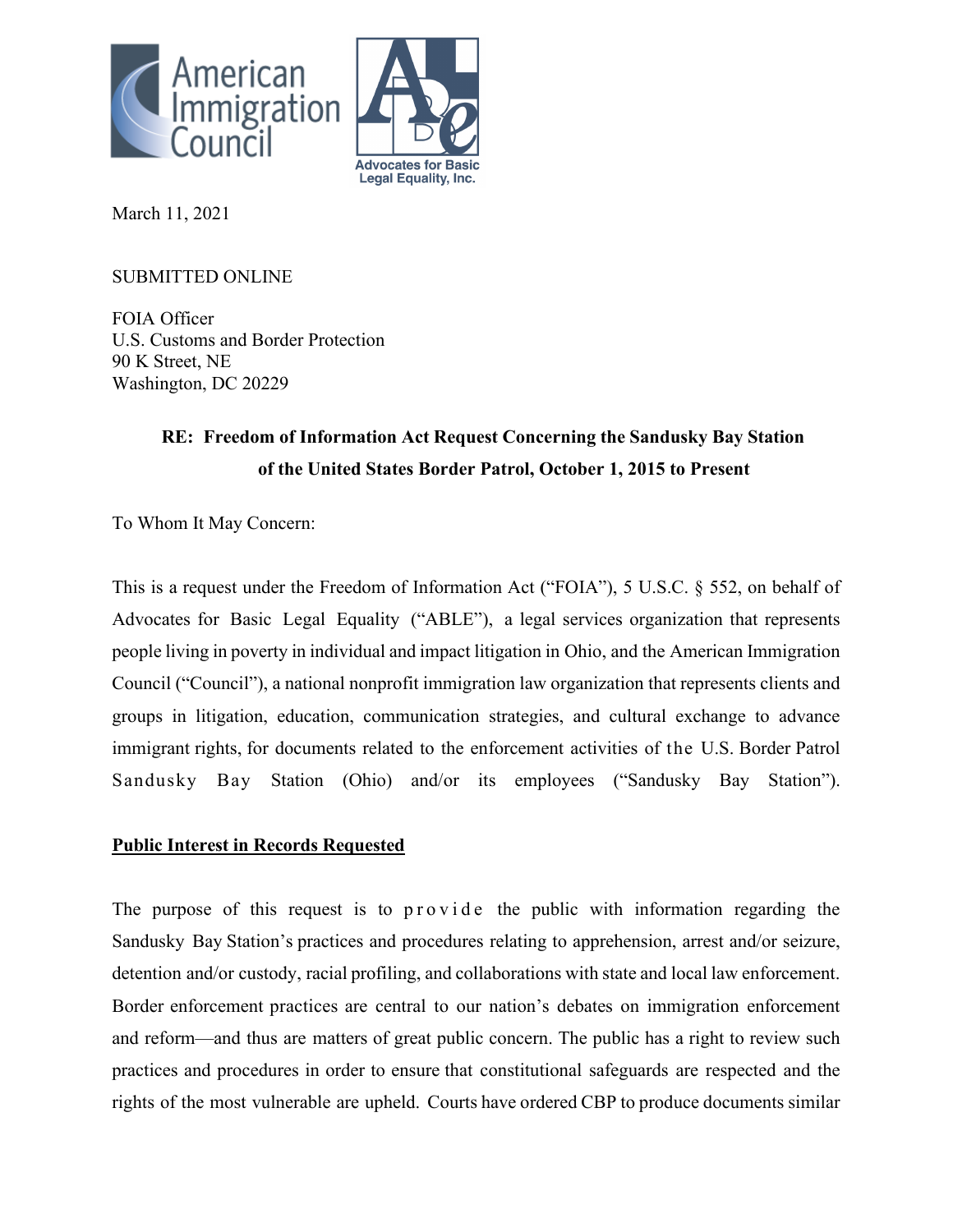to those requested here. For example, a federal district court repeatedly ordered a local New York Customs and Border Protection (CBP) office to search for and produce documents regarding that office's procedures and practices.<sup>[1](#page-1-0)</sup> Your prompt compliance in providing the records herein requested is necessary to vindicate the public's right to be part of an "informed citizenry, vital to the functioning of a democratic society, needed to check against corruption, and to hold the governors accountable to the governed."<sup>[2](#page-1-1)</sup>

### **Request for Information**

We request the following records created by and/or in the possession of the Sandusky Bay Station on or after October 1, 2015:<sup>[3](#page-1-2)</sup>

- 1. Communication between Sandusky Bay Station and state or local law enforcement agencies on the following topics:
	- a. Requests for identification assistance by state or local law enforcement agencies; and,
	- b. Requests for interpretation assistance by state or local law enforcement agencies.
- 2. Communication regarding Sandusky Bay Station's provision of identification or interpretation assistance to local or state law enforcement agencies.

<span id="page-1-0"></span><sup>1</sup> *Families for Freedom v. U.S. Customs & Border Prot.*, 797 F. Supp. 2d 375, 382 (S.D.N.Y. 2011); *Families for Freedom v. U.S. Customs & Border Prot.*, 2011 U.S. Dist. LEXIS 113143, \*11 – 24 (S.D.N.Y. Sept. 30, 2011); *Families for Freedom v. U.S. Customs & Border Prot*., 837 F. Supp. 2d 287, 293-304 (S.D.N.Y. 2011); *Families for Freedom v. U.S. Customs & Border Prot*., 837 F.Supp.2d 331, 336-337 (S.D.N.Y. 2011).

<span id="page-1-1"></span><sup>2</sup> *Cody Zeigler, Inc. v. U.S. Dep't of Labor, Occupational Safety & Health Admin*, C2-00-134, 2002 WL 31159309 (S.D. Ohio Sept. 3, 2002); *NLRBv. Robbins Tire & Rubber Co.*, 437 U.S. 214, 242 (1979).

<span id="page-1-2"></span><sup>&</sup>lt;sup>3</sup> The term "records" should be understood broadly, including but not limited to: all records or communications preserved in electronic and written form, such as correspondences, emails, documents, data, statistics, videotapes, audio tapes, faxes, files, guidance, guidelines, evaluations, instructions, analyses, policies, procedures, memoranda, instructions, training materials, notes (including handwritten), orders, legal opinions, protocols, reports, technical manuals, technical specifications, studies, or any other record of any kind.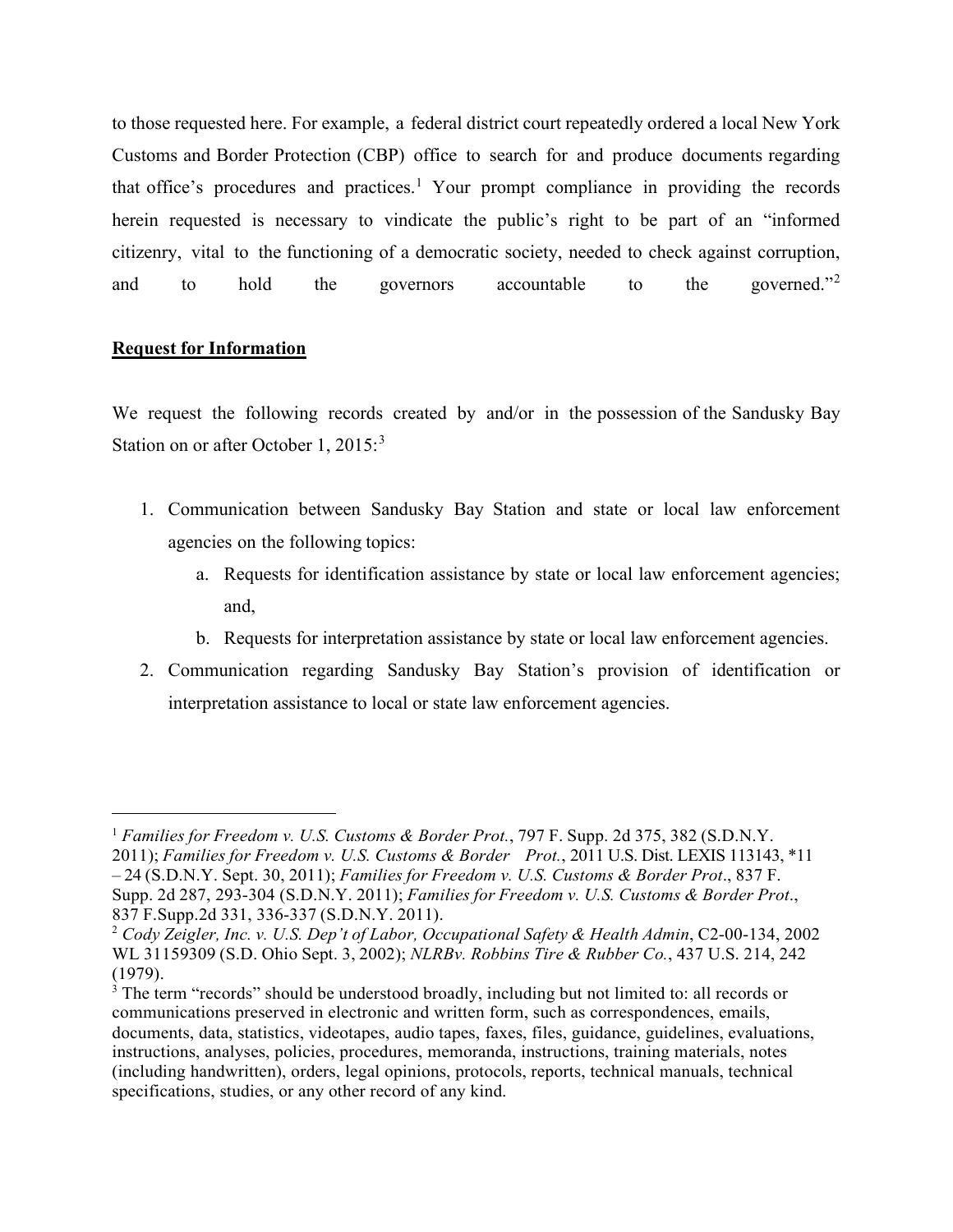- 3. Communication regarding the planning and/or implementation of immigration enforcement actions by the Sandusky Bay Station, including patrols and co-patrols with state or local law enforcement agencies.
- 4. Communication regarding any requirement or recommendation that consensual encounters or immigration investigations be documented by the Sandusky Bay Station even if the encounters do not result in an apprehension.
- 5. Communication regarding arrest quotas, targets, goals, or expectations that have been imposed upon Sandusky Bay Station employees.
- 6. Communication with other federal agencies or components of the Department of Homeland Security regarding suspicious activities or suspicious groups of people Sandusky CBP should look for when conducting enforcement activities.
- 7. Communication regarding the manner in which Sandusky Bay Station transfers custody of apprehended individuals to U.S. Immigration and Customs Enforcement.
- 8. Communication regarding apprehension of minors and/or apprehension of adults with minor children.
- 9. Communication regarding apprehensions on buses or other common carriers during transportation stops, or at rest stops along the Ohio Turnpike, I-80/90.
- 10. Communication regarding co-patrols with the Ohio State Highway Patrol, including but not limited to records regarding Operation Quick Hatch and Operation Street Wise.
- 11. Communication regarding Sandusky Bay Station agents being certified peace officers under Ohio law.
- 12. Communication regarding training by the Sandusky Bay Station that was attended by local or state law enforcement.
- 13. Communication regarding training of Sandusky Bay Station Border Patrol employees by local or state law enforcement, including trainings offered to other agencies that Sandusky Bay Station employees attended.
- 14. Communication regarding task forces, joint operations, or joint detail with the Ohio State Highway Patrol.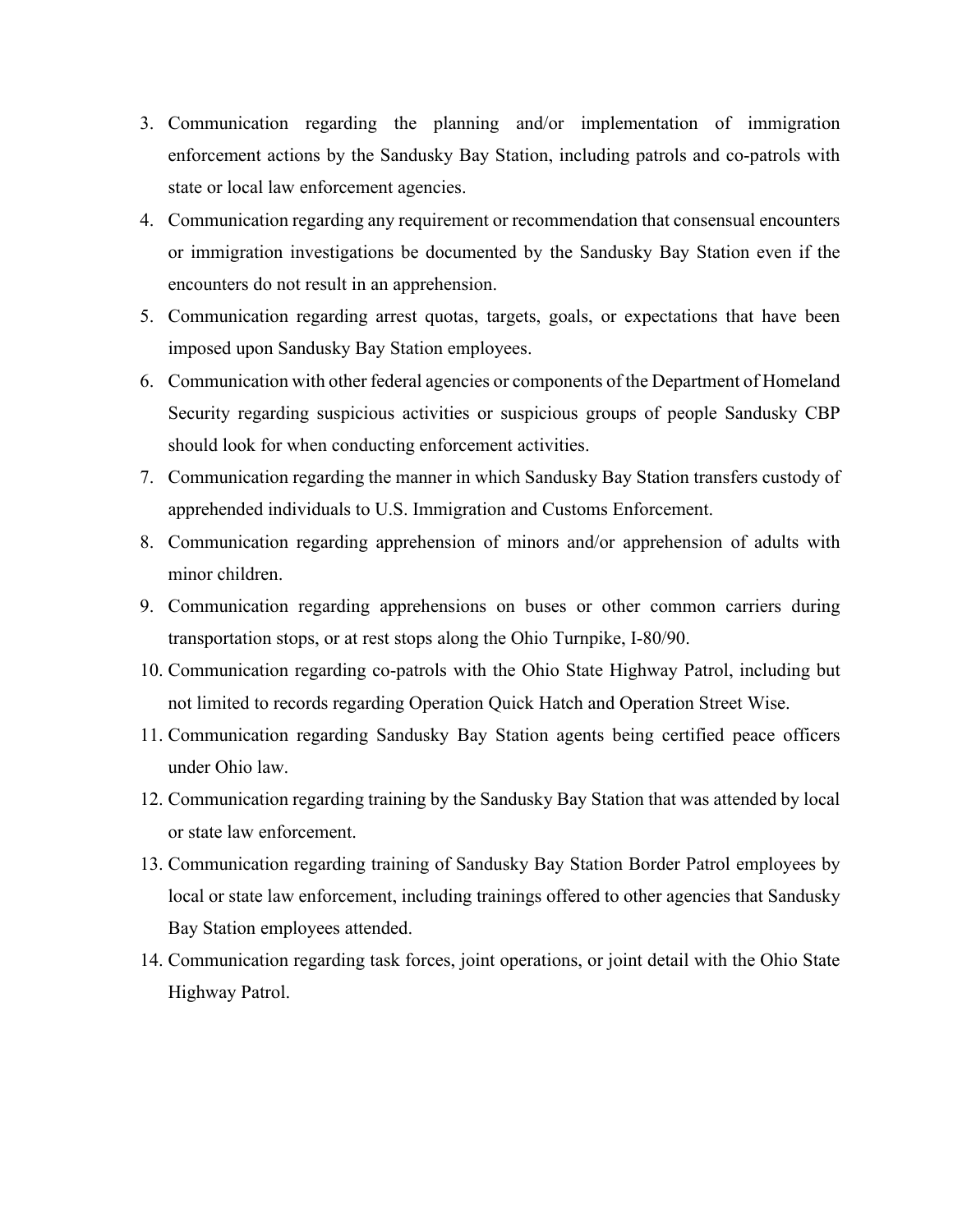### **Request for Fee Waiver**

The requesters additionally seek a waiver of all costs pursuant to 5 U.S.C.  $\S$  552(a)(4)(A)(iii) ("Documents shall be furnished without any charge or at a [reduced] charge . . . if disclosure of the information is in the public interest because it is likely to contribute significantly to public understanding of the operations or activities of the government and is not primarily in the commercial interest of the requester."). Disclosure in this case meets the statutory criteria, and a fee waiver would fulfill congressional intent.<sup>[4](#page-3-0)</sup>

Disclosure of the records herein requested is in the public interest as it will inform the public on a matter of heightened controversy: a local Border Patrol Station's immigration enforcement policies and practices, including racial profiling and its efforts to work with local law enforcement. Given the current debate on comprehensive immigration reform, and ongoing debates over local and state law enforcement's cooperation with federal immigration enforcement, few issues are more important to the public. CBP's practices and procedures regarding racial profiling have received national attention, addressed both by Congress during the drafting of comprehensive immigration reform legislation and by the media due to the advocacy of immigrant rights groups and various lawsuits filed against CBP.<sup>[5](#page-3-1)</sup>

The requesters are non-profit advocacy organizations that have no commercial interest in this matter. *See, e.g.*, 6 C.F.R. § 5.11(k)(3)(i)-(ii). The Council was established to increase public understanding of immigration law and policy, advocate for the fair and just administration of U.S. immigration laws, protect the legal rights of noncitizens and citizens, and educate the public about the enduring contributions of immigrants. Through research and analysis, the Council has become a leading resource for policymakers at the national, state, and local levels who seek to understand the power and potential of immigration and to develop policies that are based on facts rather than

<span id="page-3-0"></span><sup>4</sup> *Judicial Watch, Inc. v. Rossotti*, 326 F.3d 1309, 1312 (D.C. Cir. 2003) ("Congress amended FOIA to ensure that it be liberally construed in favor of waivers for noncommercial requesters." (internal quotation omitted)).

<span id="page-3-1"></span><sup>5</sup> See, e.g., Brian Bennett, *Immigration rights groups accuse officials of racial profiling*, L.A. TIMES, Mar 13, 2013; Manuel Valdes, *ACLU Sues Border Patrol Over Alleged Racial Profiling in Pacific Northwest Border*, HUFF. POST, Apr. 26, 2012; Rebekah L. Cowell, *Raleigh church members sue feds, allege racial profiling*, INDY WEEK, Mar. 2, 2011.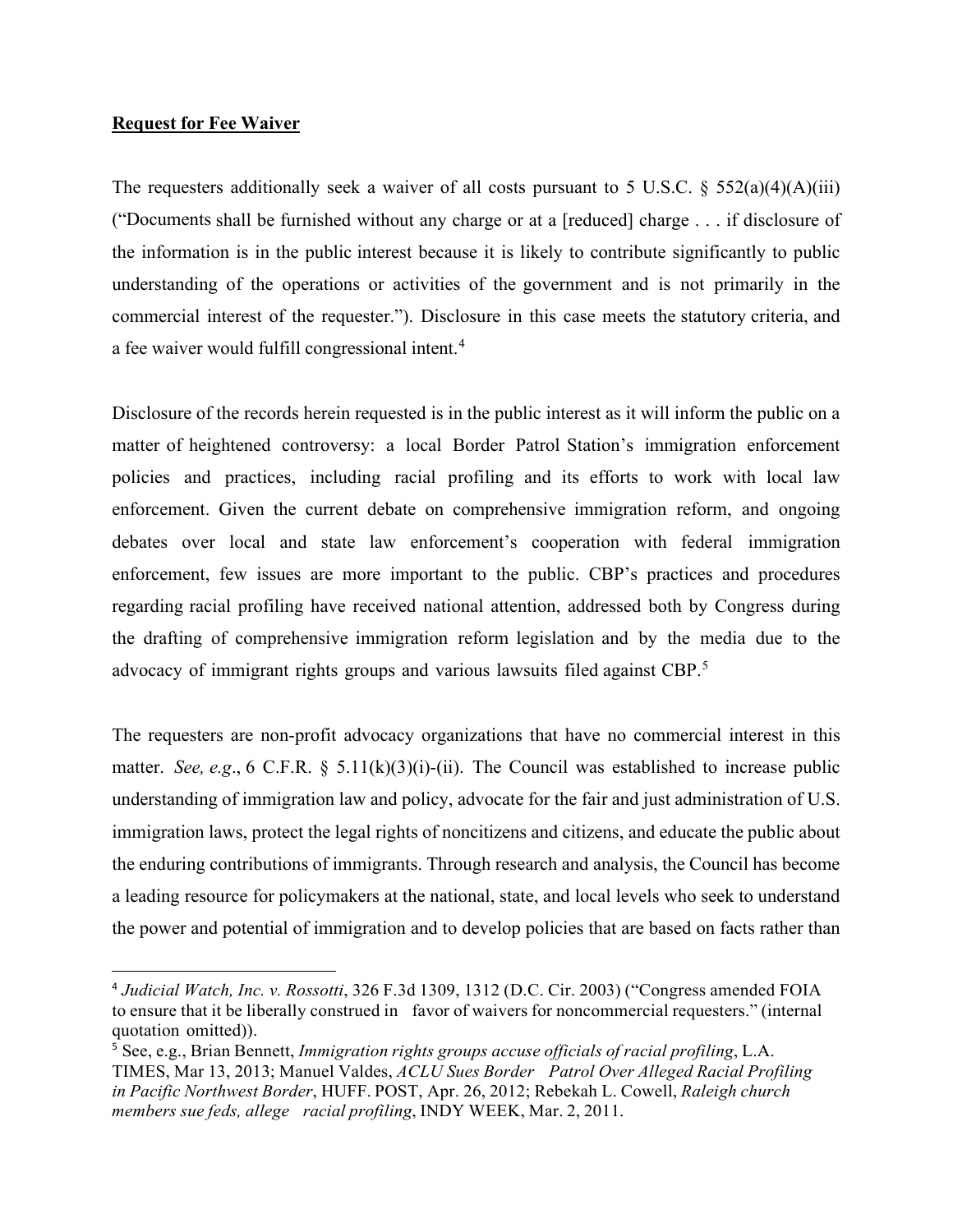myths. The Council also seeks to hold the government accountable for unlawful conduct and restrictive interpretations of the law and for failing to ensure that the immigration laws are implemented and executed in a manner that comports with due process through the pursuit of transparency and impact litigation.

To further its mission, the Council regularly provides information to the public based on its FOIA requests.<sup>[6](#page-4-0)</sup> As with all other reports and information available on the Council's website, the information that the Council receives in response to this FOIA request will be available to immigration attorneys, noncitizens, policymakers, and other interested members of the public on its publicly accessible website free of charge. Between June 1, 2019 and the present, the Council has received more than 2.6 million pageviews from more than 1.6 million visitors.

Advocates for Basic Legal Equality, Inc. is a legal services organization that has represented people living in poverty in individual and impact litigation for more than 50 years. Its mission is to provide high quality legal assistance in civil matters to help eligible low-income individuals and groups achieve self-reliance, and equal justice and economic opportunity. ABLE's Agricultural Worker and Immigrant Rights practice group provides a range of free legal services to immigrant workers across Ohio, including representation in civil rights, wage theft, immigration, employment discrimination, sexual harassment, housing, and education cases.

To further its mission, ABLE has defended and increased immigrants' rights through legal representation and education, policy advocacy, impact litigation, and media communications. The practice group also spends considerable resources on outreach to agricultural labor camps and

<span id="page-4-0"></span><sup>&</sup>lt;sup>6</sup> See, e.g., AMERICAN IMMIGRATION COUNCIL, "The Electronic Nationality Verification Program: An Overview," (Jan. 2021) [https://www.americanimmigrationcouncil.org/research/electronic-nationality](https://www.americanimmigrationcouncil.org/research/electronic-nationality-verification-program-overview)[verification-program-overview;](https://www.americanimmigrationcouncil.org/research/electronic-nationality-verification-program-overview) Guillermo Cantor, Emily Ryo, and Reed Humphrey, "Changing Patterns of Interior Immigration Enforcement in the United States, 2016 -2018," AMERICAN IMMIGRATION COUNCIL (July 1, 2019), https://americanimmigrationcouncil.org/research/interior-immigrationenforcement-united-states-2016-2018; AMERICAN IMMIGRATION COUNCIL, "Stays of Removal Responses from EOIR," (May 2019),

https://americanimmigrationcouncil.org/sites/default/files/foia\_documents/board\_of\_immigration\_appeals interpretation of stay of removal foia production.pdf; Guillermo Cantor and Walter Ewing, "Still No Action Taken: Complaints Against Border Patrol Agents Continue to Go Unanswered," AMERICAN IMMIGRATION COUNCIL (August 2017) (examining records of alleged misconduct by Border Patrol employees), http://bit.ly/Council\_StillNoActionTaken.